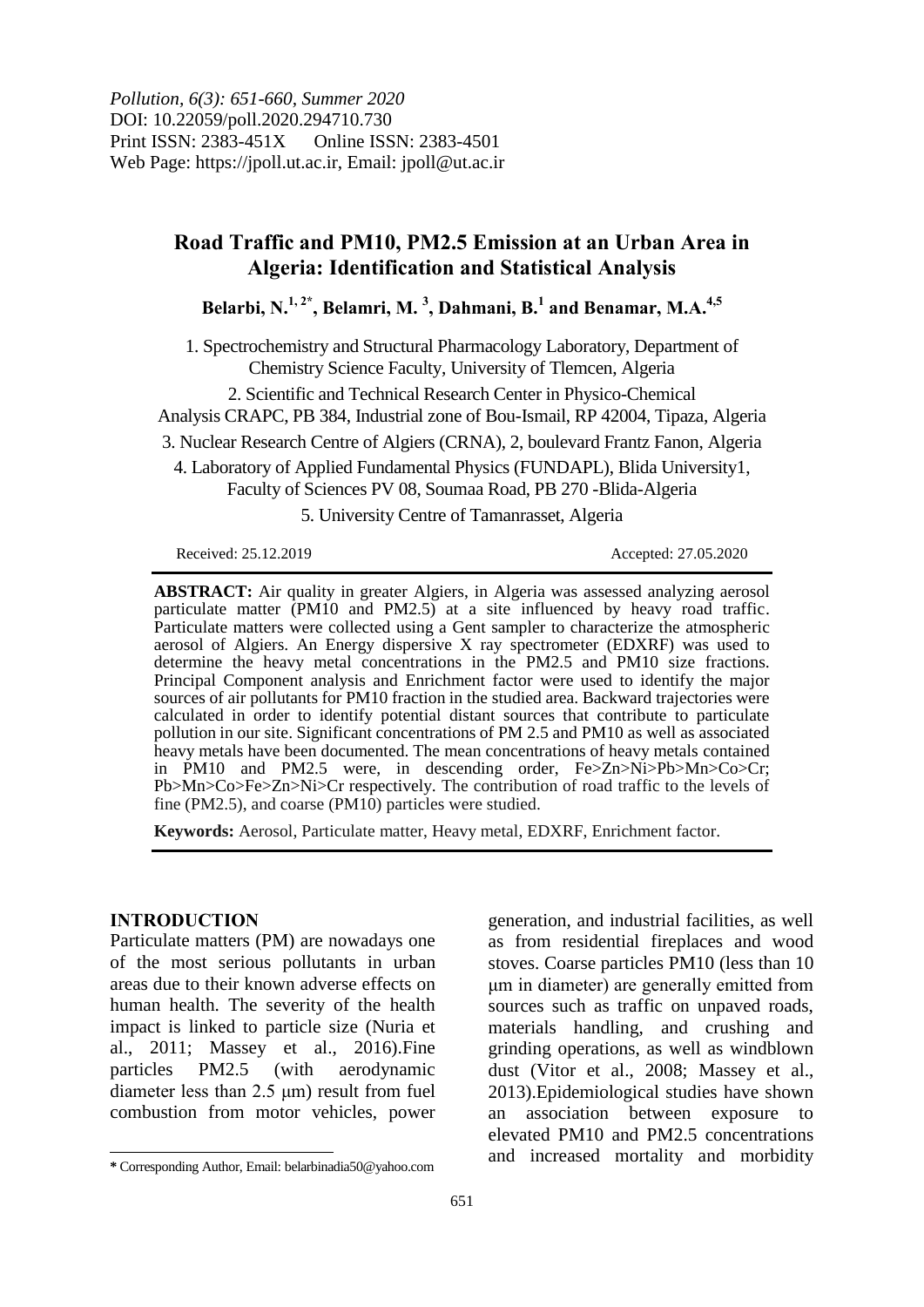(Segala et al., 2008; Neuberger et al., 2007; Massey et al., 2016).Countries with low or medium socioeconomic levels now face a deterioration in air quality due to many factors, the most important being rural exodus, rapid industrialization and the development of parking. Many countries in Africa are not currently in a position to have the reliable data needed to measure the effects of particulate matter pollution (Laid et al., 2006).

Algeria, a country located in North Africa, is a good model of the situations currently observed in countries at the medium socioeconomic level due to population explosion, strong urbanization and rapid industrialization. In recent years, a number of studies in Algeria have been carried on trace elements in respirable fraction of particulate matters (Ahmed et al., 2016; Hocine et al., 2008; Mohammed and Khaled, 2009; Rabah et al., 1999; Rabah et al., 2000; Nassima et al., 2015; Mohammed et al., 2017). Nassima et al. (2012) have shown that the capital of Algeria, Algiers is confronted with severe air pollution problems.

Road traffic is particularly important in Algiers; the motorization rate is 200 vehicles per 1000 inhabitants, with an

average age of 9 years for light vehicles and 14 years for heavy vehicles (Laid et al., 2006).The few occasional measurements of the levels of pollution carried out in the city of Algiers by the air quality monitoring network showed that the particles of automobile origin seem to predominate (Aoudia et al., 2005).

This work included the detailed characterization of the concentrations of PM10 and PM2.5 and selected heavy metals carried by these airborne particles and their distribution by size sampled at a site directly influenced by road traffic and characterized by high population density using a non destructive technique XRF.

### **MATERIALS AND METHODS**

The study was carried out at the nuclear research center (CRNA); on the heights of Algiers (Fig. 1).The site is located in a busy urban area and is adjacent to a road. The campus is surrounded by high traffic vehicle density (with about100000 cars per day) (Mohammed, 2010), but no other prominent pollution sources. The sampling site is situated at an altitude of 200 m about the sea level. The climate of the surrounding area is rainy and cold during winter, but hot and dry in summer.



**Fig. 1. A map of sampling site in the study area (Algiers, CRNA)**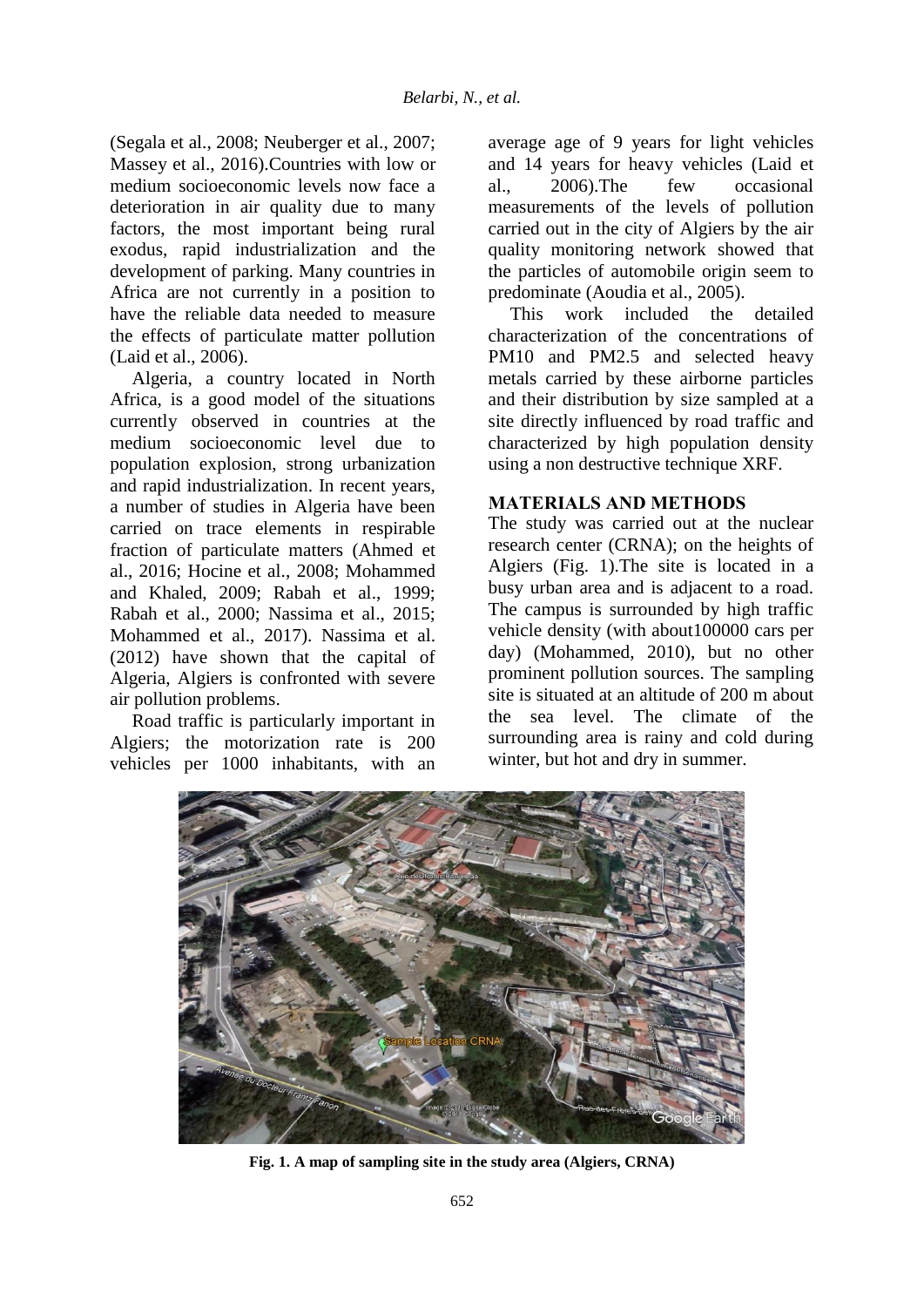Particulate matter (PM10, PM2.5) samples were collected from June to December simultaneously every third day for 24h, using a low volume air sampler (Gent model) with a flow rate of 1.29  $m^3/h$  through polycarbonate filters. Mass concentration was determined gravimetrically, using a microbalance and all filters were weighed twice before and after being exposed. The difference of weight of the filter before and after sampling was used to calculate PM10 and PM2.5 concentration expressed in μg/m<sup>3</sup>.

After collection, samples are stored until processing and analysis in sealed Petri dishes and stored in desiccators. For analytical purposes, we have prepared chemical standards from products of known purity, by acid or aqueous dissolution, depending on the sample to dissolve, then, we make the necessary dilutions. The concentration of the stock solutions is once diluted mixtures to make compatible and non-interfering; we find the desired concentrations in 20μl (Mohammed and Khaled, 2009).These are collected using a micropipette and deposited onto uncontaminated filters of the same kind as the filters used for picking, then left to dry.

The elemental analysis of aerosol samples was performed by means of X-ray fluorescence spectrometer (Epsilon 3 Model).

For statistical analysis, Pearson's correlation coefficient and principal components analysis (PCA) were performed, to identify the relationship among heavy metals in particulate matter and their possible sources. The correlation coefficient measures the strength of interrelationship between two heavy metals (Lu et al., 2010). PCA widely used to reduce data and to extract a smaller number of independent factors for analyzing relationships among observed variables (Tokalioglu and Kartal, 2006), starts with the correlation matrix describing the dispersion of the original variables and extracting the eigen values and eigen vectors.

PCA was conducted by the Varimax rotated factor matrix method, based on the orthogonal rotation criterion with Kaiser Normalization.

Air mass backward trajectories have been calculated with the HYSPLIT 4 model to identify external sources and their geographical origin.

### **RESULTS AND DISCUSSION**

A total of 52 pairs of coarse and fine filters, were collected and analyzed. Mass concentrations results for PM10 and PM2.5 are shown in Fig.2.



**Fig. 2.Variation of levels of PM2.5 and PM10 measured in the study area**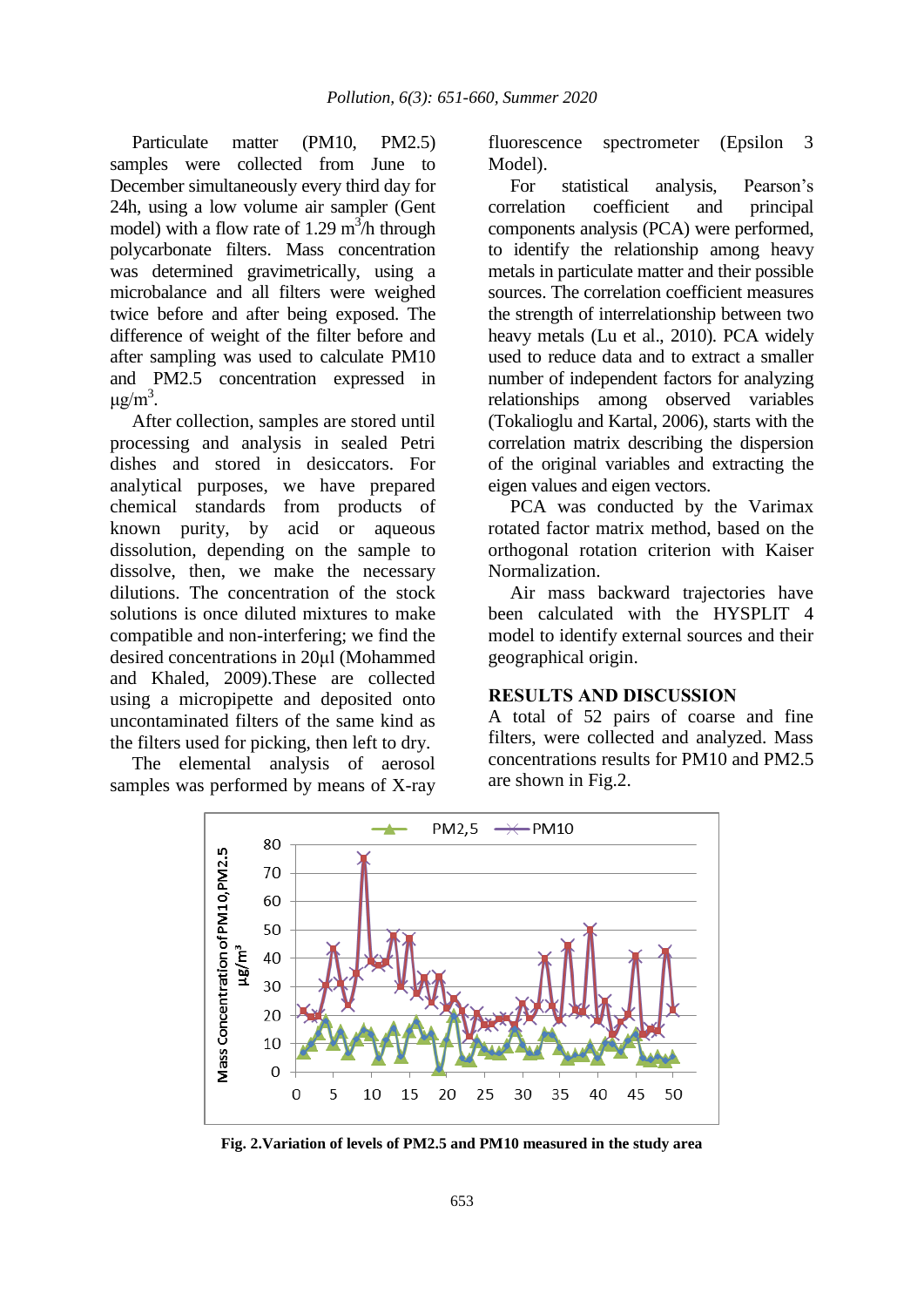From this figure, it appears that the PM10 content is always higher than PM2.5.According to particulate matter guidelines, daily PM10, PM2.5 values of 50 and  $25\mu\text{g/m}^3(\text{WHO}, 2000)$  were exceeded twice and no times respectively during the sampling period. The highest daily mass concentrations for PM10, PM2.5 were 75.10 and  $19.71 \mu g/m^3$ , respectively. In contrast, the lowest daily concentrations were 12.30 and  $0.87\mu g/m^3$ for PM10, PM2.5 respectively. The mass data also reveal that the mean ratio of PM2.5/PM10 is accounted for 0.377.This means that coarse particle mass was higher than that for PM2.5.When compared with

concentrations recorded in other northern African cities characterizes by intense vehicles circulations, PM10 levels in the network are lower in general than those from Sfax (Tunisia)  $(66\mu g/m^3)$  (Imed et al., 2006), from Morocco in Kenitra  $(81\mu\text{g/m}^3)$ (Mustapha et al., 2009) and from Egypt  $(93\mu g/m^3)$  (Abu-Allaban et al., 2007). PM10 mean levels vary from one to the other according to the degree of traffic influence.

Elemental mean concentrations of seven heavy metals (Cr, Mn, Fe, Co, Ni, Zn and Pb) associated with PM2.5 and PM10 found in this study are shown in the following table.

|              |             |               | Concentrations $(ng/m3)$ in: |             |  |
|--------------|-------------|---------------|------------------------------|-------------|--|
| <b>Metal</b> |             | <b>PM 2.5</b> |                              | <b>PM10</b> |  |
|              | <b>Mean</b> | <b>SD</b>     | <b>Mean</b>                  | <b>SD</b>   |  |
| Cr           | 0.270       | 0.230         | 0.590                        | 0.796       |  |
| Mn           | 26.720      | 24.898        | 8.630                        | 9.339       |  |
| Fe           | 13.850      | 11.604        | 281.740                      | 310.899     |  |
| Co           | 15.050      | 45.026        | 0.930                        | 6.208       |  |
| Ni           | 0.845       | 0.758         | 18.720                       | 17.372      |  |
| Zn           | 1.040       | 2.640         | 49.040                       | 39.547      |  |
| Pb           | 89.130      | 24.541        | 11.730                       | 9.523       |  |

According to Table 1 we observe that elements such as Mn, Co and Pb are more present in PM2.5 while the elements Cr, Fe, Zn, and Ni are more present in PM10.The Lowest concentrations were found for chromium with an arithmetic mean concentration of  $0.27 \text{ ng/m}^3$  and  $0.59$ ng/m<sup>3</sup>in PM10 and PM 2.5 respectively (Table1).The highest mean value of the concentrations of the metals associated with PM10 and PM2.5 were found for iron (Fe)  $(281.74)$ ng/m<sup>3</sup>) and lead (Pb)  $(89.13)$ ng/m<sup>3</sup>) respectively. Concerning only the metals contained in the PM10,it can be seen that average concentration of chromium (Cr) in Algiers was  $0.59$  ng/m<sup>3</sup>while the WHO guideline value is only  $0.25$ ng/m<sup>3</sup>.Chromium level in Algiers was much lower than in Kenitra, Morocco (216 ng/m<sup>3</sup> ,Traffic) (Mustapha et al., 2009).The mean concentration of lead detected in the

those from: Morocco(267ng/m<sup>3</sup>), Egypt(4800ng/m<sup>3</sup>)(Yat kin and Bayram, 2008),Tanzania( $58$ ng/m<sup>3</sup>) (Mkoma et al., 2009) and Nairobi in Kenya $(610$ ng/m<sup>3</sup>)(Odhiambo et al., 2010).Manganese level was  $8.63$ ng/m<sup>3</sup> while in Morocco and Tanzania was 43 and 16ng/m<sup>3</sup> , respectively, the WHO value is 150 ng/m<sup>3</sup> .Ni concentration was 18.72g/m<sup>3</sup> , much lower than in Kenitra (Morocco)  $(449ng/m<sup>3</sup>)$  and higher than in Dar Esaalam (Tanzania)  $(2 \text{ ng/m}^3)$ , Who guideline value is only  $2.5$ ng/m<sup>3</sup>.Zinc level in the network was  $49.04$ ng/m<sup>3</sup> while the concentration of zinc in Morocco, Kenya and Tanzania were  $2205$ ng/m<sup>3</sup>,  $50$ ng/m<sup>3</sup> and  $370$ ng/m<sup>3</sup>, respectively. The concentration of Fe in the present study was 281.74ng/m<sup>3</sup>. This value is lower than in Kenya  $(3800ng/m<sup>3</sup>)$ , or in Morocco 3079ng/m<sup>3</sup>. Average concentration

air of Algiers  $(11.73$ ng/m<sup>3</sup>) was lower than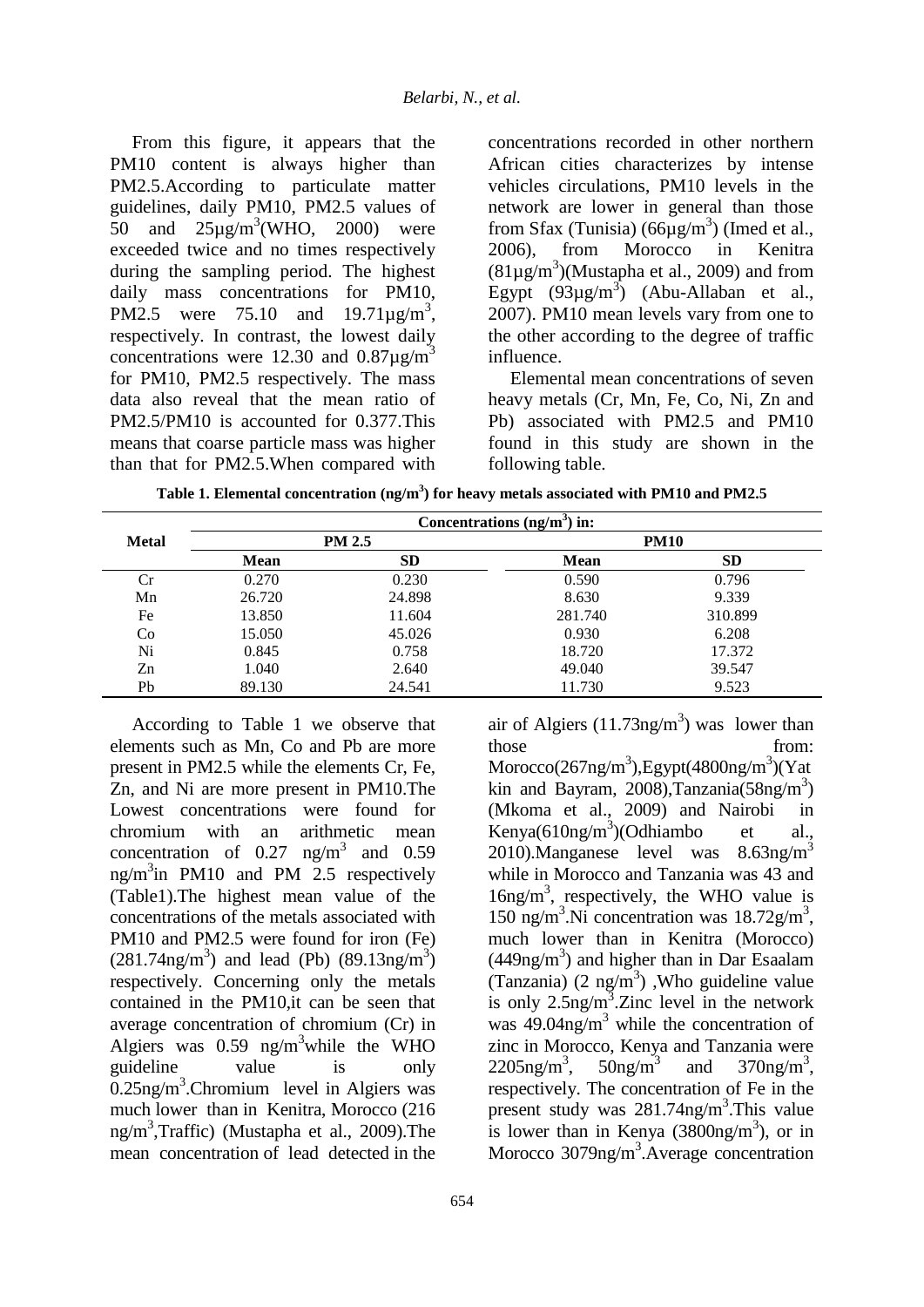of Co was  $0.95$  ng/m<sup>3</sup>. The reference concentration for inhalation of cobalt is 5 ng/m<sup>3</sup>(CalEPA, 1997). The highest levels of the studied metal in PM10 appeared for iron. Also, concentrations of heavy metals carried by the fine particles (PM2.5) were very low in Algiers compared with various cities in Africa except for manganese.

Table 2 shows some literature data confirming this remark. Generally elemental mean concentrations found in this study are much lower than those found in other African countries.

The Pearson's correlation coefficients for heavy metals in PM10 are presented in the following Table.

| <b>Elements</b><br>concentration(ng/m <sup>3</sup> ) | PM 2.5         | <b>PM 10</b>   | Site (Traffic)                               | <b>Author</b>              |
|------------------------------------------------------|----------------|----------------|----------------------------------------------|----------------------------|
|                                                      | 0.27           | 0.59           | Algiers centre                               | Present work               |
|                                                      | 84             | 219            | Kenitra(Maroc)                               | (Mustapha et al., 2009)    |
| Cr                                                   |                |                | Cairo (Egypt.)<br>(Abu-Allaban et al., 2007) |                            |
|                                                      |                | 1              | Dar ES Salaam (Tanzania)                     | (Mkoma et al., 2009)       |
|                                                      |                |                | Nairobi(Kenya)                               | (Odhiambo et al., 2010)    |
|                                                      | 26             | 8              | Algiers centre                               | Present work               |
|                                                      | 23             | 43             | Kenitra(Maroc)                               | (Mustapha et al., 2009)    |
| Mn                                                   |                | $\sqrt{2}$     | Cairo (Egypt.)                               | (Abu-Allaban et al., 2007) |
|                                                      | $\overline{2}$ | 16             | Dar ES Salaam (Tanzania)                     | (Mkoma et al., 2009)       |
|                                                      |                |                | Nairobi(Kenya)                               | Odhiambo et al., 2010)     |
|                                                      | 13             |                |                                              |                            |
|                                                      | 1936           | 281            | Algiers centre                               | Present work               |
|                                                      | 500            | 3079           | Kenitra(Maroc)                               | (Mustapha et al., 2009)    |
| Fe                                                   | 31             | 4300           | Cairo (Egypt.)                               | (Abu-Allaban et al., 2007) |
|                                                      |                | 610            | Dar ES Salaam (Tanzania)                     | (Mkoma et al., 2009)       |
|                                                      |                | 3800           | Nairobi(Kenya)                               | Odhiambo et al., 2010)     |
|                                                      | 15             | 0.9            | Algiers centre                               | Present work               |
|                                                      |                |                | Kenitra(Maroc)                               | (Mustapha et al., 2009)    |
| Co                                                   |                |                | Cairo (Egypt.)                               | Abu-Allaban et al., 2007)  |
|                                                      |                |                | Dar ES Salaam (Tanzania)                     | Mkoma et al., 2009)        |
|                                                      |                |                | Nairobi(Kenya)                               | Odhiambo et al., 2010)     |
|                                                      | 0.8            | 18             | Algiers centre                               | Present work               |
|                                                      | 166            | 499            | Kenitra(Maroc)                               | (Mustapha et al., 2009)    |
| Ni                                                   |                | T              | Cairo (Egypt.)                               | (Abu-Allaban et al., 2007) |
|                                                      | $\mathbf{1}$   | $\overline{c}$ | Dar ES Salaam(Tanzania)                      | (Mkoma et al., 2009)       |
|                                                      |                | $\overline{1}$ | Nairobi(Kenya)                               | (Odhiambo et al., 2010)    |
|                                                      | 1              | 49             |                                              |                            |
|                                                      | 1413           |                | Algiers centre                               | Present work               |
|                                                      |                | 2205           | Kenitra(Maroc)                               | (Mustapha et al., 2009)    |
| Zn                                                   | 24             | $\sqrt{2}$     | Cairo (Egypt)                                | (Abu-Allaban et al., 2007) |
|                                                      |                | 370            | Dar ES Salaam (Tanzania)                     | (Mkoma et al., 2009)       |
|                                                      |                | 50             | Nairobi(Kenya)                               | (Odhiambo et al., 2010)    |
|                                                      | 89             | 11             | Algiers centre                               | Present work               |
|                                                      | 342            | 267            | Kenitra(Maroc)                               | (Mustapha et al., 2009)    |
| Pb                                                   | 1600           | 4800           | Cairo (Egypt)                                | (Abu-Allaban et al., 2007) |
|                                                      | 39             | 58             | Dar ES Salaam (Tanzania)                     | (Mkoma et al., 2009)       |
|                                                      |                | 610            | Nairobi(Kenya)                               | (Odhiambo et al., 2010)    |

**Table 2. Concentration of heavy metals associated with fine and coarse particles (PM2.5, PM10) in the present work and in other sites**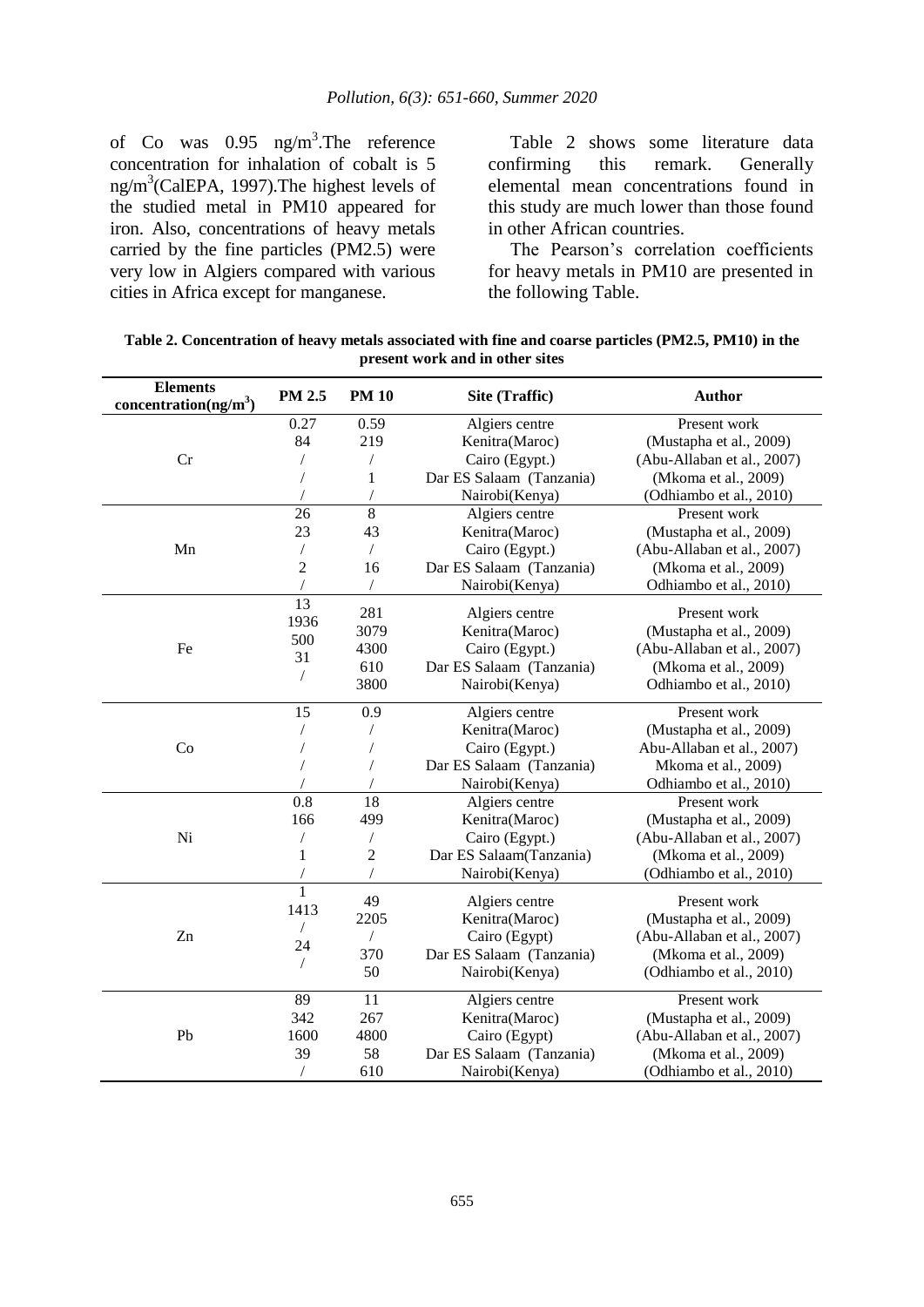| <b>Variables</b> | Сr       | Mn       | Fe       | Co       | Ni    | Zn    | Pb |
|------------------|----------|----------|----------|----------|-------|-------|----|
| Cr               |          |          |          |          |       |       |    |
| Mn               | 0,441    |          |          |          |       |       |    |
| Fe               | 0,454    | 0,975    |          |          |       |       |    |
| Co               | $-0,048$ | $-0,531$ | $-0,569$ |          |       |       |    |
| Ni               | 0,390    | 0,344    | 0,333    | $-0,060$ |       |       |    |
| Zn               | 0,374    | 0,803    | 0,837    | $-0,445$ | 0,358 |       |    |
| Pb               | 0,407    | 0.557    | 0,585    | $-0,353$ | 0.506 | 0.665 |    |

**Table 3. Correlation coefficients between the measured heavy metal concentrations in the atmospheric PM10**

Correlation analysis of the above heavy metals was conducted using the Pearson coefficient method.Interelement relationships provide interesting information on the sources and pathways of the heavy metals (Lu et al., 2010).obviously, there were strong positive correlations between the most contaminating heavy metals, as shown in table 3,among them Mn-Fe(0.975),Mn-Zn(0.803),Mn-Pb(0.557),Fe-Zn(0.837),Fe-Pb(0.585),Zn-Pb(0.665),Ni-Pb (0.506),this shows the coexistence of these elements and can help us to identify pollution sources (Belamri et al., 2017). We observe negative values of correlations between (Co-Fe) and (Co-Mn) meanings that the presence of one

implies the diminution of the other. A weak correlation was observed between chromium and the other elements.

The enrichment factor (EFs) can give an insight into differentiating an anthropogenic source from a natural origin and hence, can also assist in the determination of the degree of contamination (Salwa et al., 2013).It was calculated using Fe as reference element and Mason's crustal concentration values. The comparison of the PM10 composition and the average composition of the soils may help to identify which trace elements are enriched in the aerosols with respect to the soils (Ahmed et al., 2016).



**Fig. 3. Enrichment factor values of Elements in PM10 at the study area**

As shown in Fig. 3, EF values of Cr, Mn and Co were less than 10 indicating that these elements, mainly originate from natural source emissions (Saliba et al., 2007), they have got the atmospheric input through winds, dust-storms and resuspension by vehicles. The enrichment factor value of Ni indicates that this element was moderately enriched (EF between 10 and 100), thus Ni originates from natural sources, as well as anthropogenic sources.Zn and Pb representing metals that originated from anthropogenic sources with traffic being a significant source, their EFs were greater than 100.

Principal component analysis with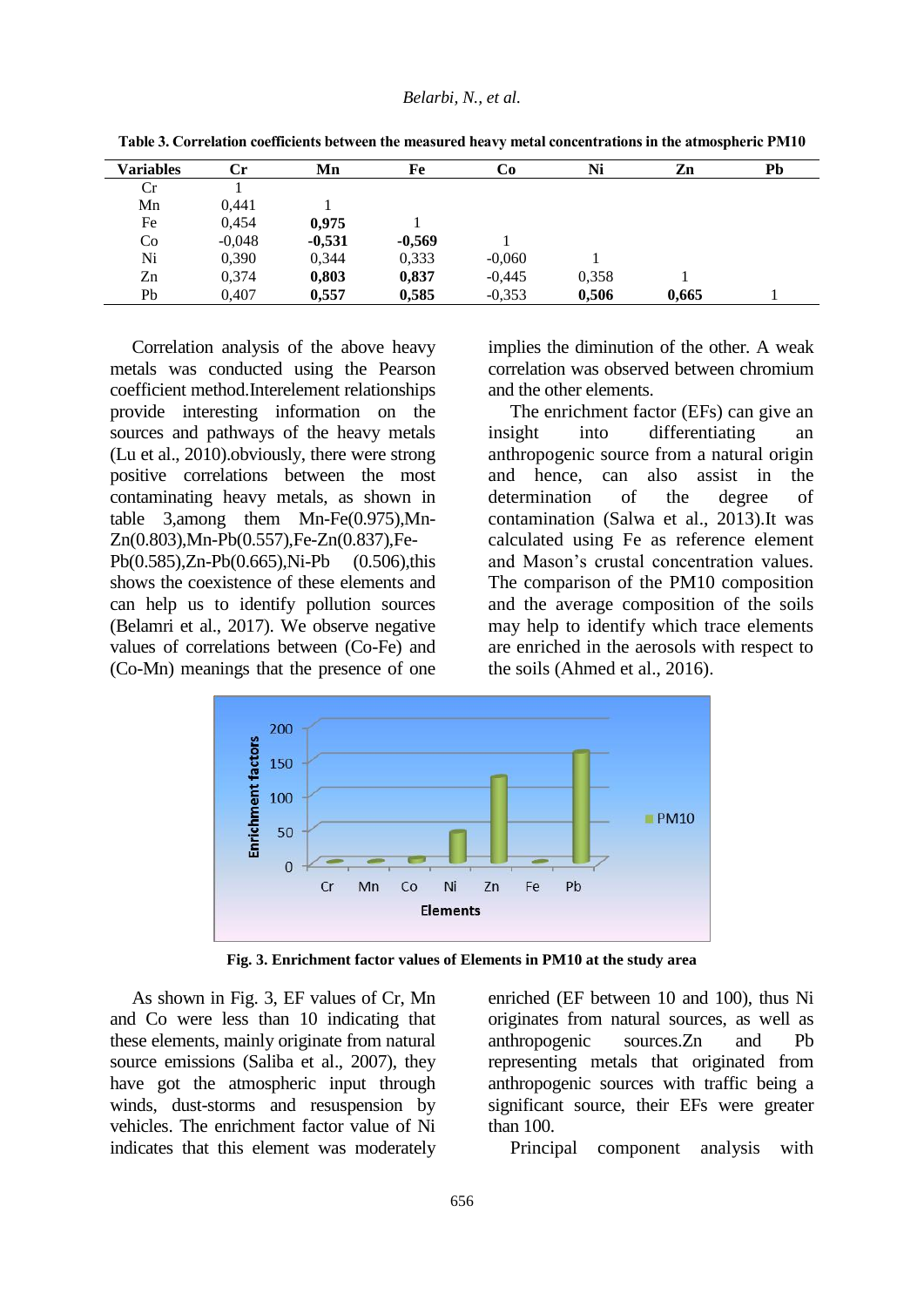varimax rotation and retention of principal components having eigenvalues greater than 1.0 was used to identify major elements associated with different sources in PM10. The percent of variance explained by each significant factor was calculated. Only variables with factor loading greater than 0.5 were taken into account in order to characterize the source. Table 4 shows the results of the factor loadings with a varimax rotation, as well as the eigenvalues.

|                 | <b>Principal components</b>                            |                |                       |  |  |
|-----------------|--------------------------------------------------------|----------------|-----------------------|--|--|
| <b>Elements</b> |                                                        | 2              | 3                     |  |  |
| Сr              | 0.154                                                  | 0.237          | 0.894                 |  |  |
| Mn              | 0.852                                                  | 0.200          | 0.374                 |  |  |
| Fe              | 0.877                                                  | 0.202          | 0.366                 |  |  |
| Co              | $-0.826$                                               | $-0.019$       | 0.276                 |  |  |
| Ni              | 0.051                                                  | 0.914          | 0.187                 |  |  |
| Zn              | 0.788                                                  | 0.339          | 0.277                 |  |  |
| Pb              | 0.501                                                  | 0.685          | 0.154                 |  |  |
| Eigen value     | 4.3                                                    | 2.2            | 1.8                   |  |  |
| % of cumulative | 43.7                                                   | 65.9           | 84.2                  |  |  |
| Source          | Oil combustion<br>Road dust and exhaust<br>Earth crust | Oil combustion | Road dust and exhaust |  |  |

| Table 4. Principal component analysis values |  |  |  |  |  |
|----------------------------------------------|--|--|--|--|--|
|----------------------------------------------|--|--|--|--|--|

The result indicates that there were three principal components (PC) with eigenvalue higher than one, and that three factors explain 84.2 % of the total variance. The first principal component explains 43.7 % of the total variance and is mainly composed of Mn, Fe, Co, Zn and Pb.This factor is probably related to oil combustion, wear from vehicle tires (Pastuszka et al., 2010),resuspended road dust and exhaust emissions (Young et al., 2002; Tüzen, 2003),the high loading of iron and manganese is best explained by crustal materials, braking dust and erosion (Abdelhamid et al., 2017).The second principal components is mainly consists of Ni and Pb accounts for 65.9 % of the total variance and hence is associated with oil combustion and brake linings emission (Weckwerth et al., 2001; Monaci et al., 2000). In main component 3, chromium has the highest value, accounting for 84.2 % of the total variance. The high loading of Cr is explained by road dust and exhaust. This result is consisting with the correlation coefficient analysis, which

indicates that chromium is not correlated with the other elements.

So, we found that the main sources of PM pollution in the studied site are vehicles exhaust and suspended soil.

In order to characterize the origin of air masses, arriving at our site, 48h back trajectories were computed for the day of 13 July with Hybrid Single Particle Lagrangian Integrated Trajectory (HYSPLIT-4) model using data available in NOAA's Air Resources Laboratory (ARL) archives. The model output is a set of latitude–longitude coordinates of the air parcel estimated position for every hour. Backward trajectories for day with high mass concentration of PM10 (13 July) are shown in the following figure.

This figure shows the particles that take 48 hours from the region of El Oued passing through Hassi R'mel and Ghardaîa to arrive at the sampling site of the urban center of Algiers. Results indicate that the Sahara desert is the main source of these particles in the studied area.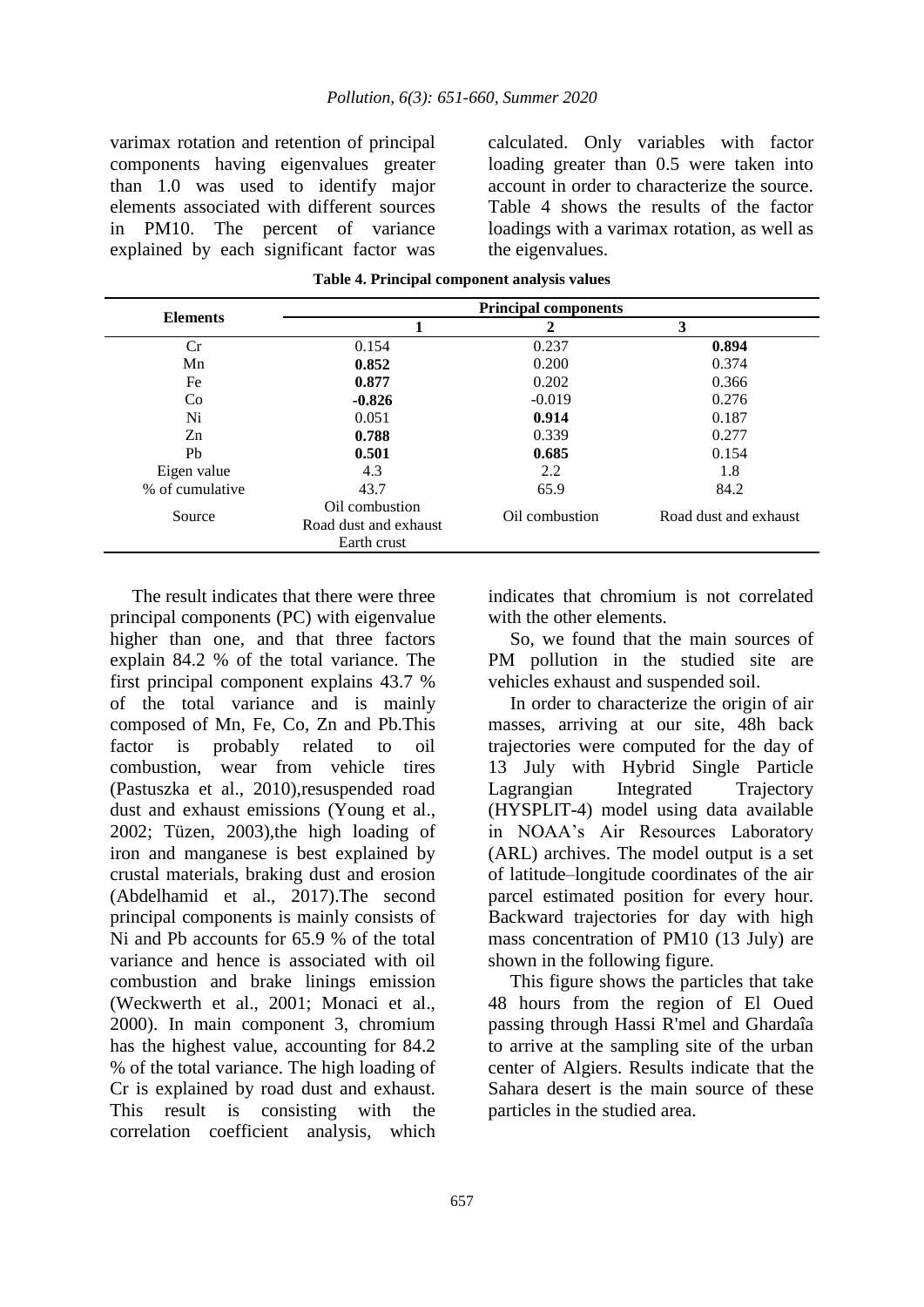

**Fig. 4. Pathway of polluting particles before 48 hours of arriving at the sampling site.**

### **CONCLUSION**

The main objective of this research work was to assess the pollution levels reached by different sizes of particulate matter (PM10, PM2.5) and heavy metals associated with them in a site characterized by heavy road traffic. Quantification of PM10 and PM2.5 revealed concentrations slightly above international standards. The mean concentrations of PM10 and PM2.5 recorded during the study period were 29.28 and  $10.22 \mu g/m^3$  respectively. The concentrations of the metallic elements such as chromium and nickel in PM10 are high compared to international standards reported in the literature. The sources of different heavy metals in Algiers centre were identified according to principal component analysis, correlation coefficient and enrichment factor (EF) analysis show that the airborne particles of Algiers city are divided into two kinds of sources, those originating from soil dust including Cr, Mn, Co and those originating from anthropogenic contribution, in particularly road traffic including Zn and Pb. According to the backward trajectories analysis, the air masses responsible for the highest concentrations recorded during the sampling period in Algiers center were affected by a Saharan dust.

Results suggest that soil resuspension and traffic are the most important sources of environmental pollution in the region. So, the efficient control of atmospheric pollution in an urban environment is necessary to avoid public health problems due to exposure of public to toxic heavy metals associated with fine and coarse particulate matter.

#### **ACKNOWLEDGMENTS**

A special recognition is addressed to the personnel of the Nuclear Research Center of Algiers (CRNA) and the Laboratory of Applied Physics (FUNDAPL) (University of Blida) for their help and the availability of the equipment during these analyze.

### **GRANT SUPPORT DETAILS**

The present research did not receive any financial support.

## **CONFLICT OF INTEREST**

The authors declare that there is not any conflict of interests regarding the publication of this manuscript. In addition, the ethical issues, including plagiarism, informed consent, misconduct, data fabrication and/ or falsification, double publication and/or submission, and redundancy has been completely observed by the authors.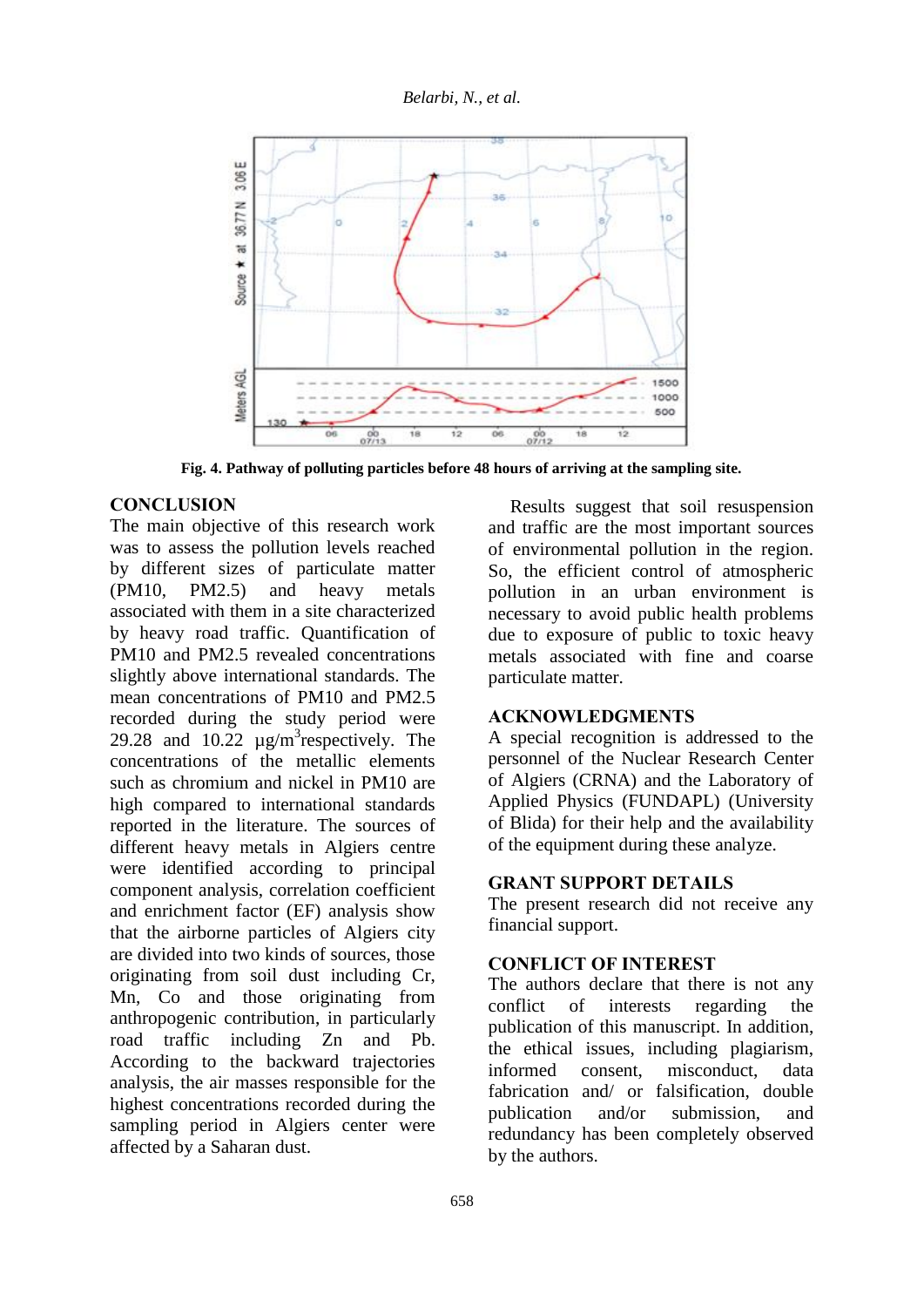#### **LIFE SCIENCE REPORTING**

No life science threat was practiced in this research.

#### **REFERENCES**

Abdelhamid, T., Yacine, K., Rabah, K. and Menouer, B. (2017). Assessment of annual air pollution levels with PM1, PM2.5, PM10 and associated heavy metals in Algiers, Algeria. J. Environ Pollut., 1-12.

Abu-Allaban, M., Lowenthal, D.H., Gertler, A.W. and Labib, M. (2007). Sources of PM10 and PM2.5 in Cairo's ambient air. J. Environ Monit Assess., (133), 417-425.

Ahmad, A., Abdul Wahab, O. and Mohammed, K. (2010). Determination of selected heavy metals in air samples from the northern part of Jordan. J. Environ Monit Assess., (160), 425-429.

Ahmed,T., Hocine, A., Amina, K., Mokhtar, B., Ahmed, D., and Aurélie, C. (2016). Identification of sources of atmospheric particulate matter and trace metals in Constantine, Algeria. J. Air Qual Atmos Hlth ., (9), 69–82.

Aoudia, MT. and Boukadoum, A. (2005).Réseau de surveillance de la qualité de l'air en zone urbaine: Le cas de l'agglomération d'Alger. Revue Pollution Atmosphérique., (186), 247-254

California Environmental Protection Agency. Determination of chronic toxicity reference exposure levels, (Draft), Cal/EPA, (1997).

Massey, D., Mahima, H. and Ajay,T. (2016). Particles in different indoor microenvironments-its implications on occupants. J.BuildEnviron., (106), 237-244.

Hocine, A., Belaala, A., Demmane, W., habbas, B. and Boumagoura, N. (2008). Air quality and deposition of trace elements in Didouche Mourad, Algeria.J. Environ Monit Assess.,(138), 219–231.

Imed, G., Ahmed, R., Moncef, K., Monem, K., Kathouar, J.H., Khaled, M., Mohamed, LM., Boubaker, E. and Jean, M.H. (2006). Impact sanitaire des variations quotidiennes de la pollution atmosphérique urbaine: étude de faisabilité dans la ville de Sfax (Tunisie).J. Environ Risque Sante., 5(6), 467-475.

Laid, Y., Atek, M., Oudjehane, R., Filleul, L., Baoughedaoui, N., Zidouni, L., Menouer, B. and Tessier, J. (2006).Impact sanitaire de la pollution de l'air par les PM10 dans une ville du sud: le cas d'Alger. Int J Tuberc Lung Dis., 10(12), 1406–1411.

Lu, X., Wang, L., Loretta, Y., Kai, L., Huang, L. and Kang, D. (2010). Multivariate statistical analysis of heavy metals in street dust of Baoji NW China .J. Hazard. Mater., (173), 744-749.

Massey, D., Kulshrestha, A. and Taneja, A. (2013).Particulate matter concentrations and their related metal toxicity in rural residential environment of semi-arid region of India. J.Atmos. Environ., (67), 278-286.

Mkoma, SL., Maenhaut, C. H., Wang, X. and Raes, N. (2009). Characterization of PM10 atmospheric aerosols for the wet season 2005 at two sites in East Africa. J.Atmos. Environ., (43), 631-9.

Mohammed, B. (2010). Contribution à l'étude et à la modélisation de la pollution atmosphérique urbaine par les métaux lourds. Thèse de doctorat, Université de boumerdes, Algérie.

Mohamed, B. and Khaled, B. (2009). Contribution to the air pollution evaluation by heavy metals in Alger: Bab El Oued zone. Revue pollution atmosphérique., (202), 193-200

Mohammed, B., Bounemia, L., Azbouche, A., Boukeffoussa, K., Lakhdar Chaouch, C. (2017). Assessment of air pollution by heavy metals in the urban center of Algiers. AJBAS., 11, 35-44

Monaci, F., Moni, F., Lanciotti, E., Grechi, D. and Bargagli, R. (2000). Biomonitoring of airborne metals in urban environments: New tracers of vehicle emissions, in place of lead. J.Environ Pollut., *(*107), 321–327.

Mustapha, Z., Yves, N., Moussa, B. and Fouad, B. (2009). Atmospheric particulate pollution in Kenitra (Morocco). Revue Pollution atmosphérique., (203), 313-324

Neuberger, M., Rabczenko, D., and Moshammer, H. (2007). Extended effects of air pollution on cardiopulmonary mortality in Vienna. J.Atmos. Environ., (41), 8549–8556.

Nuria, G., Montse, V., Juan, G.M., Eduardo, Y. and Jose, N. (2011). The Influence of Meteorology on Particulate Matter Concentrations at an Urban Mediterranean Location. J.Water Air Soil Poll., (215), 365–372

Nassima, O.,Rabah, K., Anissa, G. and Hamza, M. (2015).Magnitude of Air Pollution by Heavy Metals Associated with Aerosols Particles in Algiers. J. Energy Procedia., (74), 51-58

Nassima,O. and Rabeh, K.(2012). Evaluation of Air Pollution by Aerosol particles due to road traffic: A Case Study from Algeria. J.Procedia Eng., (33), 415 – 423

Odhiambo,G.O., Kinyua, AM., Gatebe, C.K. and Awange, J. (2010). Motor Vehicles Air Pollution in Nairobi, Kenya. RJEES., (2), 178-187.